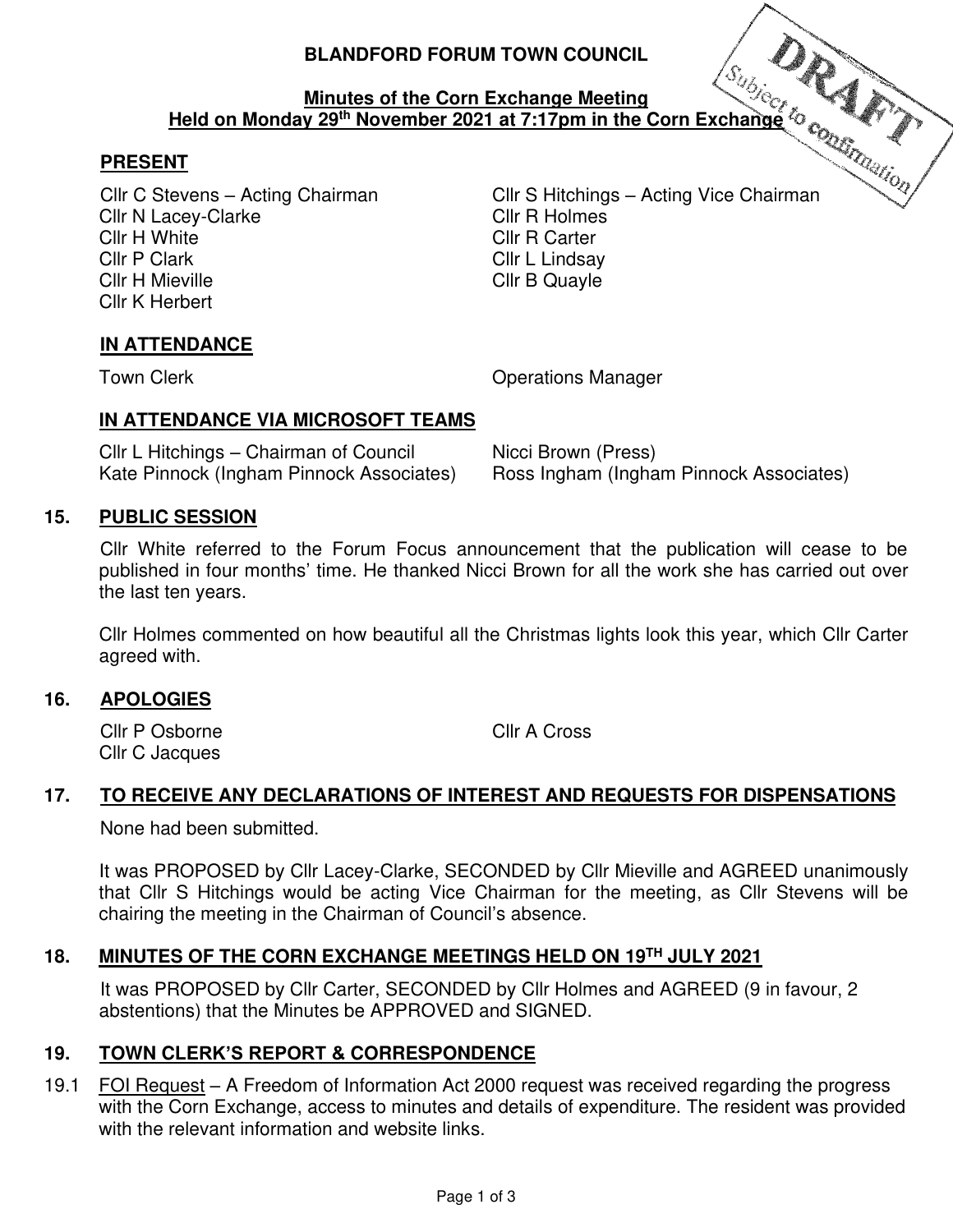# **20. TO CONSIDER PROCEEDING WITH THE INSTALLATION OF LOFT ACCESS TO THE TOWN HALL ATTIC**

The paper was noted (See Appendix A).

It was PROPOSED by Cllr Carter, SECONDED by Cllr Lacey-Clarke and AGREED unanimously that

#### **The Town Council resolves to proceed with the installation of a loft hatch in the Council Chamber separately to the overall project and as a matter of urgency.**

# **ACTION: TOWN CLERK**

7:40pm – Cllr Herbert left the meeting due to a personal emergency.

## **21. TO APPROVE EXPENDITURE FOR A SURVEY OF THE POLE AND CROWN ON THE TOWN HALL**

The paper was noted (See Appendix B).

It was PROPOSED by Cllr Lacey-Clarke, SECONDED by Cllr Mieville and AGREED unanimously (9 in favour, 1 against, 1 abstention) that

#### **The Town Council approves expenditure of up to £5,000 for the flagpole survey to be carried out using Corn Exchange budget line 5206 (Expenditure Authority: Localism Act 2011 s1-8).**

## **ACTION: TOWN CLERK**

Ross asked that a surveyor of the flagpole also takes as many photos as they can whilst they are up on the roof.

# **22. TO RECEIVE AN UPDATE FROM INGHAM PINNOCK ASSOCIATES INCLUDING FEE PROPOSAL FOR NEXT PHASE**

The paper was noted (See Appendix C).

Ross Ingham of Ingham Pinnock Associates talked Councillors through the next phase of working towards submitting a planning permission and advised that the professional fees have been estimated by the Quantity Surveyor.

It was PROPOSED by Cllr White, SECONDED by Cllr Carter and AGREED unanimously that

**The Town Council approves the fee proposal for the next phase of budget to planning using funds of £181,000 from the Corn Exchange budget line 1105 (Expenditure Authority: Localism Act 2011 s1-8) to cover the professional fees for the following members of the design team; architect, quantity surveyor, structural engineer, M&E engineer and surveys, to include the following steps:** 

- **Review approach to project governance**
- **Set up review meetings and milestones**
- **Review gaps and procure any missing services**
- **Start fundraising**
- **Start work on the preferred option**